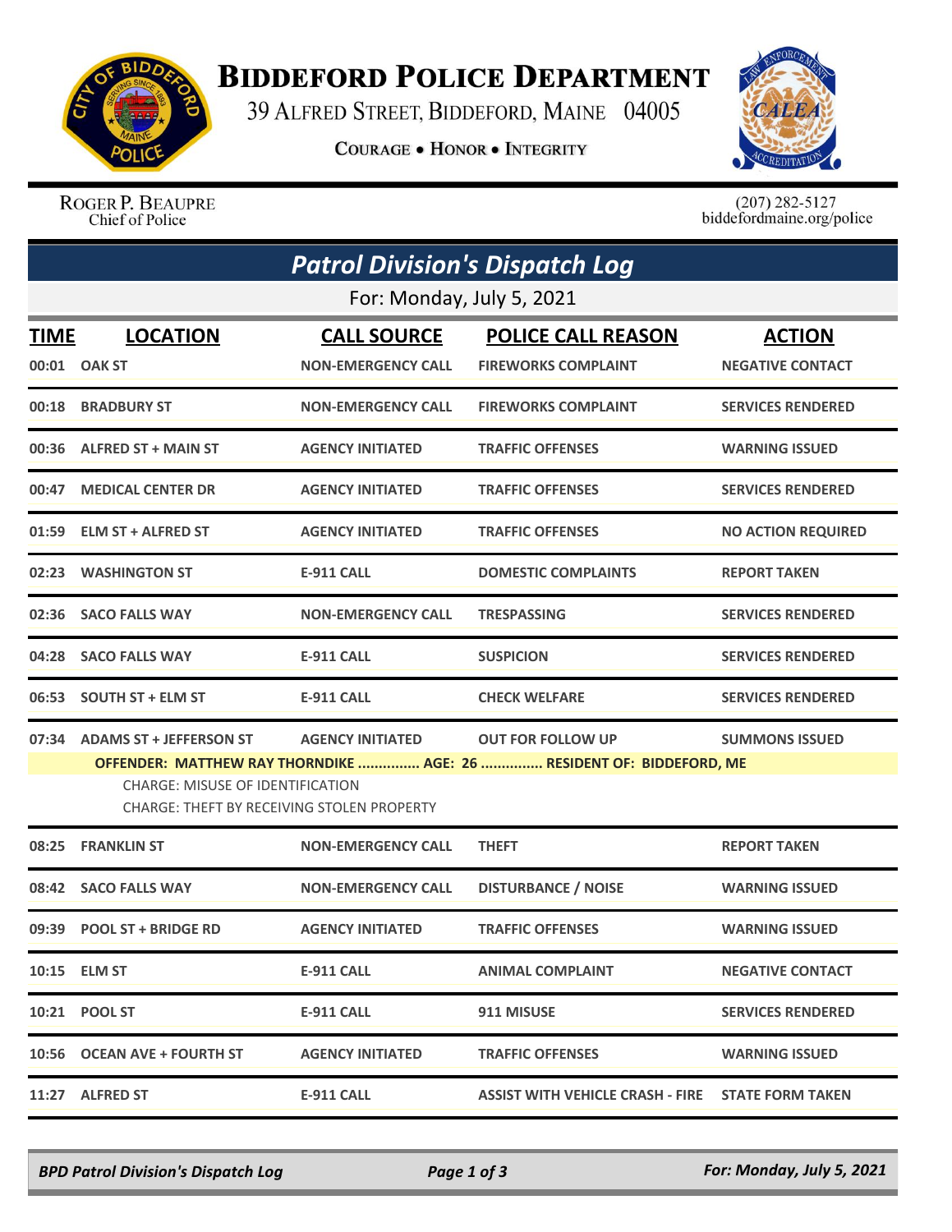| <b>TIME</b> | <b>LOCATION</b><br>12:15 MARINER WAY | <b>CALL SOURCE</b><br><b>NON-EMERGENCY CALL</b> | <b>POLICE CALL REASON</b><br><b>ANIMAL COMPLAINT</b> | <b>ACTION</b><br><b>GONE ON ARRIVAL</b> |
|-------------|--------------------------------------|-------------------------------------------------|------------------------------------------------------|-----------------------------------------|
|             | 12:15 ALFRED ST                      | <b>NON-EMERGENCY CALL</b>                       | <b>BOLO</b>                                          | <b>SERVICES RENDERED</b>                |
|             | 12:16 WESTMORE AVE                   | <b>NON-EMERGENCY CALL</b>                       | <b>CHECK WELFARE</b>                                 | <b>SERVICES RENDERED</b>                |
|             | <b>12:31 MAIN ST</b>                 | <b>AGENCY INITIATED</b>                         | <b>OUT FOR FOLLOW UP</b>                             | <b>SERVICES RENDERED</b>                |
|             | <b>12:58 PIKE ST</b>                 | <b>E-911 CALL</b>                               | <b>FIGHTS</b>                                        | <b>REPORT TAKEN</b>                     |
|             | 13:35 HIGH ST                        | <b>NON-EMERGENCY CALL</b>                       | <b>SUSPICION</b>                                     | <b>NO VIOLATION</b>                     |
|             | 14:13 SACO FALLS WAY                 | <b>NON-EMERGENCY CALL</b>                       | <b>SUSPICION</b>                                     | <b>REPORT TAKEN</b>                     |
|             | 14:44 ALFRED ST                      | <b>NON-EMERGENCY CALL</b>                       | <b>HARASSMENT</b>                                    | <b>SERVICES RENDERED</b>                |
|             | 14:47 SACO FALLS WAY                 | <b>WALK-IN AT STATION</b>                       | <b>THEFT</b>                                         | <b>REPORT TAKEN</b>                     |
|             | 15:24 ALFRED ST                      | <b>RADIO</b>                                    | <b>OUT FOR FOLLOW UP</b>                             | <b>SERVICES RENDERED</b>                |
|             | 15:31 POOL ST + PIKE ST              | <b>AGENCY INITIATED</b>                         | <b>TRAFFIC OFFENSES</b>                              | <b>WARNING ISSUED</b>                   |
|             | <b>15:34 PIKE ST</b>                 | <b>NON-EMERGENCY CALL</b>                       | <b>THEFT</b>                                         | <b>REPORT TAKEN</b>                     |
|             | <b>16:07 FORTUNES ROCKS RD</b>       | <b>NON-EMERGENCY CALL</b>                       | <b>SUSPICION</b>                                     | <b>SERVICES RENDERED</b>                |
|             | 16:13 SOUTH ST + RIVER RD            | <b>AGENCY INITIATED</b>                         | <b>TRAFFIC OFFENSES</b>                              | <b>WARNING ISSUED</b>                   |
|             | 16:31 PRECOURT ST + BAKERS WAY       | <b>E-911 CALL</b>                               | <b>VEHICLE CRASH - POLICE ONLY</b>                   | <b>STATE FORM TAKEN</b>                 |
| 16:40       | <b>MARINER WAY</b>                   | <b>NON-EMERGENCY CALL</b>                       | <b>OUT FOR FOLLOW UP</b>                             | <b>SERVICES RENDERED</b>                |
|             | 17:27 ALFRED ST                      | <b>AGENCY INITIATED</b>                         | <b>OUT FOR FOLLOW UP</b>                             | <b>SERVICES RENDERED</b>                |
|             | 17:46 WILLIAMS CT                    | <b>WALK-IN AT STATION</b>                       | <b>POLICE INFORMATION</b>                            | <b>SERVICES RENDERED</b>                |
|             | 17:50 HORRIGAN CT                    | <b>NON-EMERGENCY CALL</b>                       | <b>ARTICLES LOST/FOUND</b>                           | <b>SERVICES RENDERED</b>                |
|             | 18:19 INNER CIR                      | <b>NON-EMERGENCY CALL</b>                       | <b>PAPERWORK</b>                                     | <b>SERVICES RENDERED</b>                |
|             | 18:21 WILLIAMS CT + SOUTH ST         | <b>NON-EMERGENCY CALL</b>                       | <b>FIREWORKS COMPLAINT</b>                           | <b>SERVICES RENDERED</b>                |
|             | 18:56 SULLIVAN ST + BACON ST         | <b>E-911 CALL</b>                               | <b>MENTAL ILLNESS CASES</b>                          | <b>TRANSPORT TO HOSPITAL</b>            |
|             | 19:00 ALFRED ST                      | <b>E-911 CALL</b>                               | <b>DISTURBANCE / NOISE</b>                           | <b>NEGATIVE CONTACT</b>                 |
|             | 20:38 PROSPECT ST                    | <b>E-911 CALL</b>                               | <b>DOMESTIC COMPLAINTS</b>                           | <b>TRANSPORT TO HOSPITAL</b>            |
|             | 20:58 SUMMER ST                      | <b>NON-EMERGENCY CALL</b>                       | <b>FIREWORKS COMPLAINT</b>                           | <b>NEGATIVE CONTACT</b>                 |
|             | 21:03 BACON ST + SULLIVAN ST         | <b>NON-EMERGENCY CALL</b>                       | <b>FIREWORKS COMPLAINT</b>                           | <b>NEGATIVE CONTACT</b>                 |
|             |                                      |                                                 |                                                      |                                         |

*BPD Patrol Division's Dispatch Log Page 2 of 3 For: Monday, July 5, 2021*